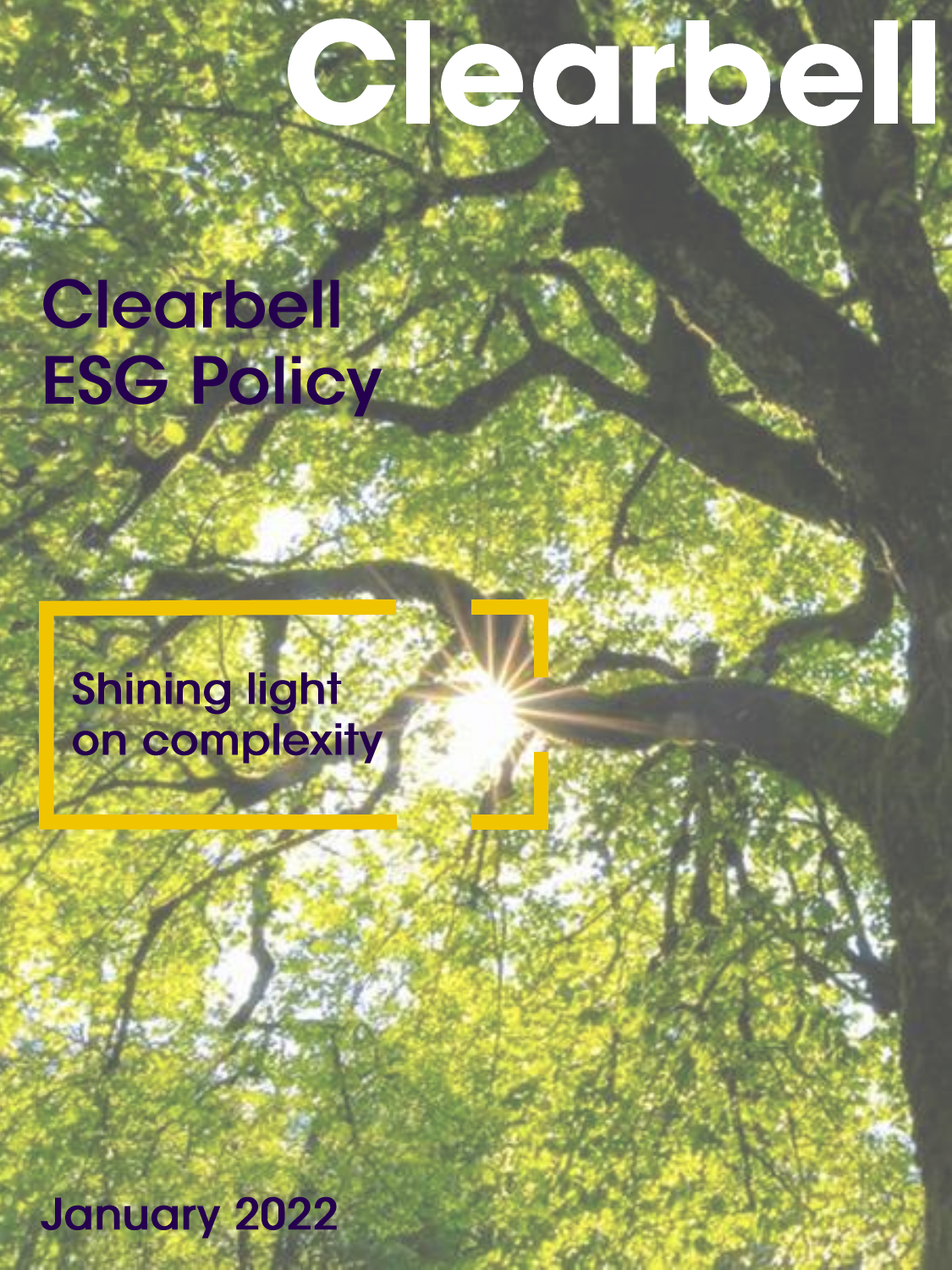# **Clearbe**

### CLEARBELL ESG POLICY

#### **Background**

At Clearbell we are committed to delivering our clients' target returns. We believe that by investing capital responsibly we can protect and enhance asset and portfolio investment performance. We also believe that our strong focus on adding capital value during our stewardship of the assets can generate value beyond the financial, providing social and environmental benefits too.

We recognise our fiduciary duty to our clients to consider these risks and opportunities in our investment decisions. The integration of ESG considerations into our core investment processes and activities is therefore a fundamental aspect of the way we operate.

The United Nations Principles of Responsible Investment (UNPRI) sets the framework for our own approach to investing responsibly and in a sustainable way. Although we are not signatories to UNPRI we recognise the value of these principles and alignment with our clients' interests who are.

#### The Framework

We integrate sustainability considerations into our principal activities of investment, asset management and development. This policy is relevant to our key stakeholders, our investors, our occupiers, our employees, our service providers and communities in which we operate. The policy governs all Clearbell managed Funds and our management business operations.

We have three guiding principles that are aligned with our core business objectives to drive our sustainability strategy. These focus areas highlight where we consider ESG issues in our operations and decision-making processes as identified below.

| <b>Risk Management</b>                                                                                                                                                                           | <b>Enhance Capital Value</b>                                                                                                | Performance Improvement                                                                                                                                                                                      |
|--------------------------------------------------------------------------------------------------------------------------------------------------------------------------------------------------|-----------------------------------------------------------------------------------------------------------------------------|--------------------------------------------------------------------------------------------------------------------------------------------------------------------------------------------------------------|
| We will comply with existing and<br>anticipate and prepare for future<br>environmental and social<br>legislation as well as follow market<br>trends and consider sustainability<br>best practice | We will appraise opportunities<br>throughout the asset lifecycle to<br>maximise value from sustainability<br>considerations | We will seek continual<br>improvement in asset performance<br>as well as our performance in the<br>annual GRESB Real Estate<br>Assessment and other<br>sustainability benchmarks we opt<br>to participate in |
| Identify risks at acquisition<br>$\bullet$<br>Stock selection<br>٠<br>Plan to de-risk<br>٠                                                                                                       | Asset management<br>٠<br>Development<br>٠<br>Refurbishment                                                                  | Operational improvement<br>Optimise building performance<br>Occupier engagement                                                                                                                              |

We have developed a systematic approach to manage ESG risks and opportunities that follows the Plan-Do-Check-Act approach as described in the ISO 14001 International Standard for Environmental Management.

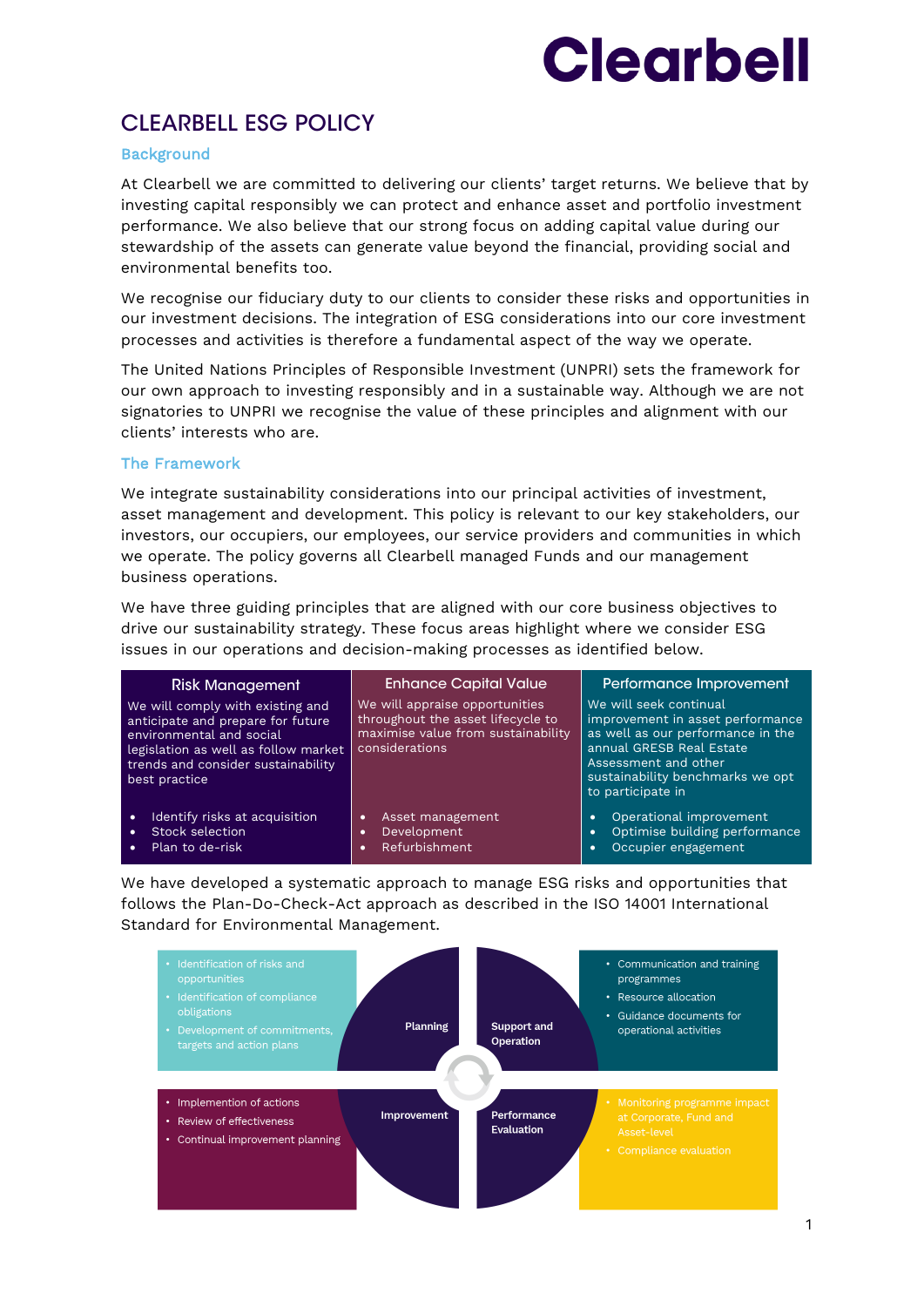### **Clearbe**

Following a materiality review to identify the most relevant sustainability issues, we identified four material areas within Environmental, Social and Governance, which we seek to focus on to achieve our strategic aims. The materiality review was undertaken by our sustainability consultants, EVORA Global. These material areas are described below and are addressed at appropriate stages of the asset lifecycle and our corporate function.

### Environmental Health and<br>Wellbeing

manage risk throughout the

Engage with tenants and local communities as part of Business Plans with a view to improving social value of asset management activities.

Socio-Economic Governance

Ensure that all Manager operations comply with legal, financial and property legislation and seek to communicate our ESG programme and performance in a timely, transparent way.

Corporate **Acquisitions** 

Asset Management

**Project** Management

#### **Governance**

The ESG Committee is responsible for overseeing the integration of sustainability and ESG issues at Clearbell. The group consists of senior individuals across the business with representation from various corporate and property specific disciplines.



#### Main purpose and remit:

- Review and maintain the ESG Policy and Strategy
- Ensure that ESG criteria are implemented at all stages of investment
- To meet in defined intervals and review ESG performance of the organisation
- To set business ESG commitments and review progress periodically
- Ensure environmental compliance of the organisation and at fund level
- Ensure accurate reporting and disclosure of sustainability performance using targets and measures, where applicable, as well as communication of the sustainability policy, strategy and commitments to key stakeholders
- Monitor emerging industry trends and best practice including participation in the annual GRESB Real Estate Assessment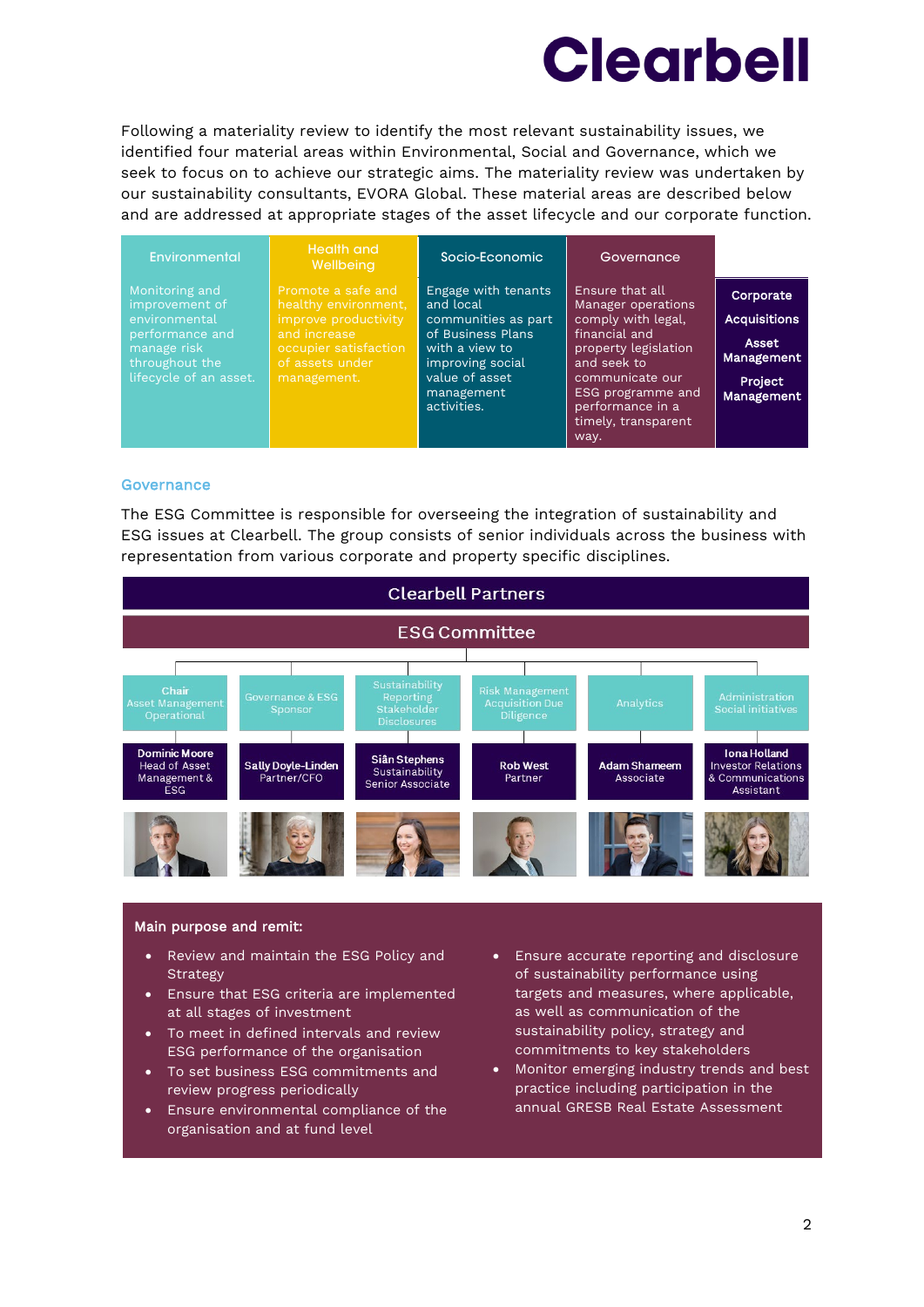

As we pride ourselves on our transparency, we commit to report on our sustainability performance annually, and communicate this policy to our employees, investors and other interested parties.

Our Sustainability Policy has been approved and endorsed by all the Clearbell Partners. Signed on behalf of Clearbell Capital LLP

Signature

 $D.2.4$ far

Dominic Moore (ESG Director) January 2022